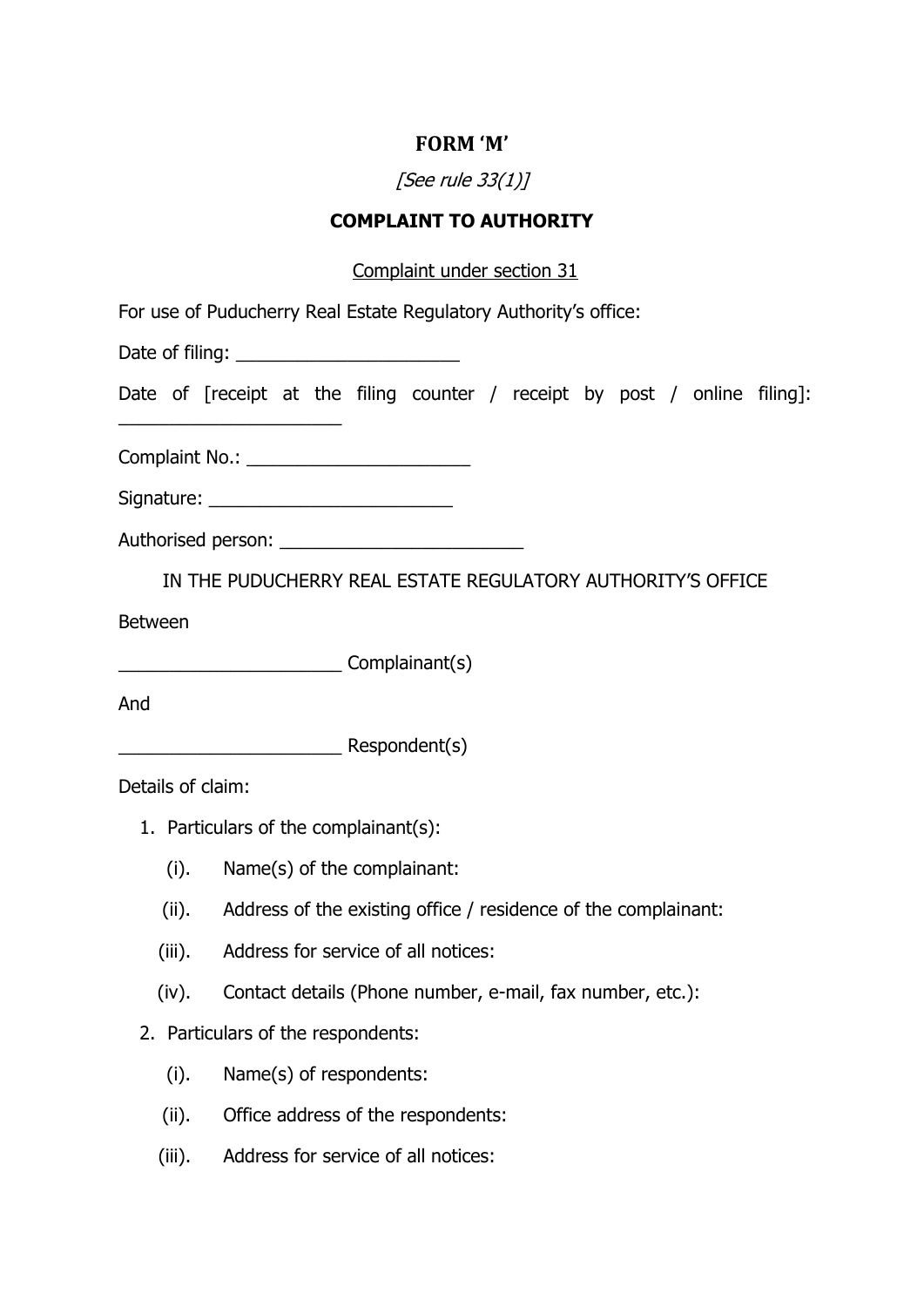- (iv). Contact details (Phone number, e-mail, fax number, etc.):
- 3. Jurisdiction of the Authority:

The complainant declares that the subject matter of the claim falls within the jurisdiction of the Authority.

4. Facts of the case:

[give a concise statement of facts and grounds for complaint]

5. Relief(s) sought:

In view of the facts mentioned in paragraph 4 above, the complainant prays for the the following relief(s) \_\_\_\_\_\_\_\_\_\_\_\_\_\_\_\_\_\_\_\_\_\_\_\_\_\_\_\_\_\_\_\_\_\_\_\_\_\_\_\_\_\_

[Specify here the relief(s) claimed explaining the grounds of relief(s) and the legal provisions (if any) relied upon]

6. Interim order, if prayed for:

Pending final decision on the complaint, the complainant seeks issue of the following interim order:

[Give here the nature of the interim order prayed for with reasons]

7. Complaint not pending with any other court, etc.:

The complainant further declares that the matter regarding which this complaint has been made is not pending before any court of law or any other authority or any other tribunal(s).

- 8. Particulars of [demand draft / banker's cheque or online payment] in respect of the fee in terms of sub-rule (1) of rule 33:
	- (i). Amount
	- (ii). Name of the bank on which drawn
	- (iii). [Demand draft number / banker's cheque number / online payment transaction number]:
- 9. List of enclosures:
	- 1. Copies of the documents relied upon by the complainant and referred to in the complaint.
	- 2. An index of documents
	- 3. Other documents as annexed along with the complaint.